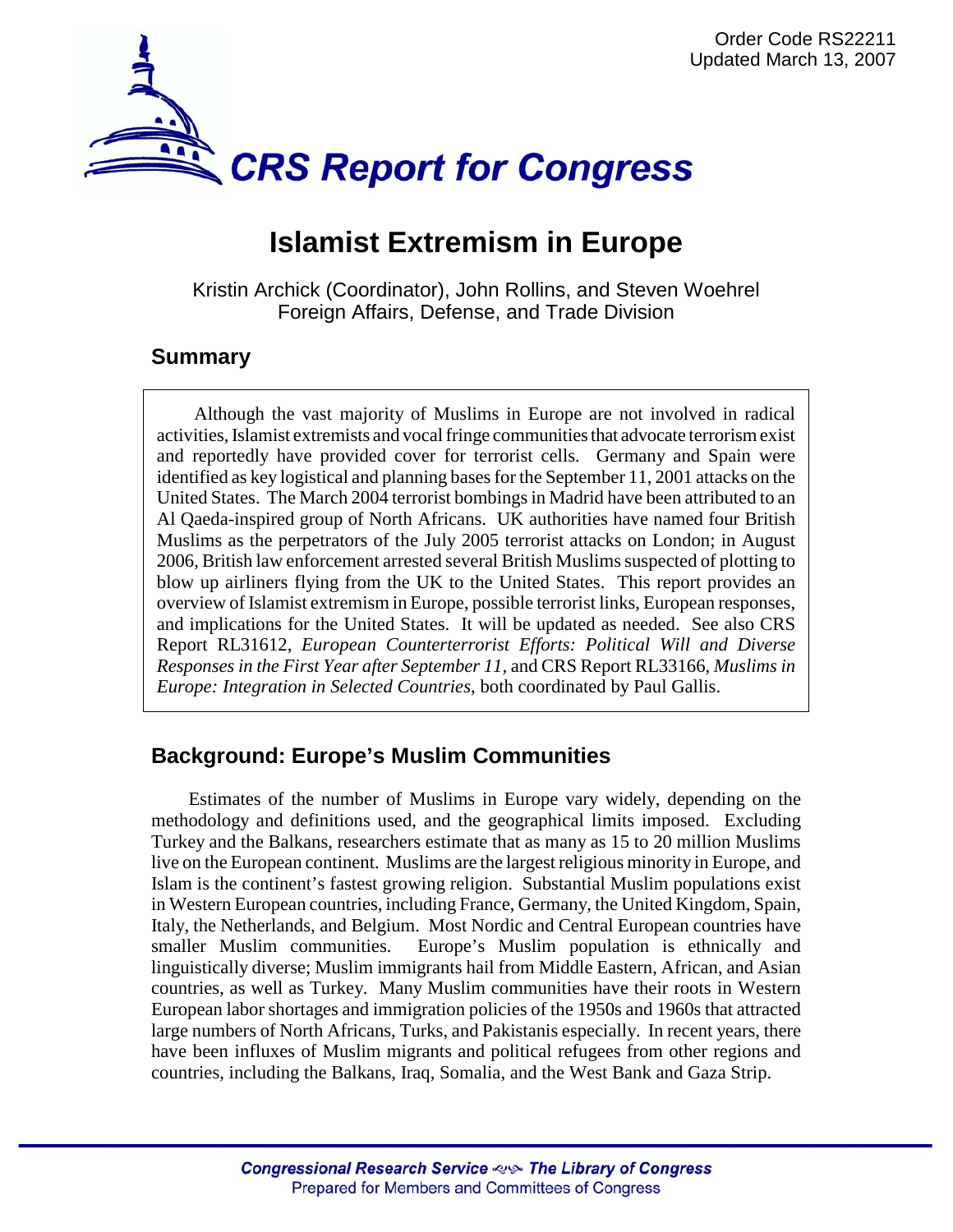Historically, European countries have pursued somewhat different policies with respect to managing their immigrant and minority populations. However, none has been completely successful. A disproportionately large number of Muslims in Europe are poor, unemployed, or imprisoned, and many feel a sense of cultural alienation and discrimination. For decades, countries such as Germany, Austria, and Switzerland viewed Muslim immigrants as temporary "guest workers." As a result, little effort was made at integration, and parallel societies developed. Britain and the Netherlands embraced the notion of multiculturalism — integration while maintaining identity — but in practice, this concept helped entrench discrete Muslim communities, functioning apart from the culture of the host country. Nor has France's assimilation policy prevented the segregation of its Muslim communities, as seen most vividly in the riots that erupted throughout France in the fall of 2005 in working class suburbs populated largely by North Africans. The protests in several European cities in early 2006 sparked by the publication in European newspapers of cartoons of the prophet Muhammad also highlight the disaffection and alienation that many European Muslims feel.<sup>1</sup>

#### **Islamist Extremists in Europe and Links to Terrorist Groups**

Although the vast majority of Muslims in Europe are not involved in radical activities, Islamist extremists and fringe communities that advocate terrorism exist and reportedly have provided cover for terrorist cells. Europe's largely open borders and previously non-existent or lax terrorism laws have also allowed some Islamist terrorists to move around freely. Following the September 11, 2001 attacks on the United States, Germany and Spain were identified as key planning bases; numerous terrorist arrests were also made in Belgium, France, Italy, and the UK. The March 11, 2004, bombings of commuter trains in Madrid, Spain that killed 191 people were carried out by an Al Qaedainspired group of North Africans, mostly Moroccans resident in Spain.

Even before terrorists struck London's mass transport system in July 2005, many analysts believed that the UK had become a breeding ground for Islamist extremists. Radical mosques in London apparently indoctrinated Richard Reid, the airplane "shoe bomber," and Zacarias Moussaoui, the "20<sup>th</sup>" September 11 hijacker. UK authorities have named four young British Muslims as the perpetrators of the July 7, 2005 London attacks that killed 52 people, plus the four bombers, and injured over 700. Three of the alleged bombers were of Pakistani descent and had recently traveled to Pakistan, where some suspect they received terrorist training from remaining Al Qaeda operatives. On July 21, 2005, four Muslim immigrants tried but failed to set off four other explosions on London's metro and bus lines; no casualties resulted. And in August 2006, British police arrested several British Muslims suspected of involvement in a plot to detonate liquid explosives on airliners flying from the UK to the United States.

Nationals aligning their beliefs with Al Qaeda or radical Islam are not unique to Europe. The United States has captured or identified several U.S. citizens with similar views in the course of the fight against terrorism. However, some assert that the failure

<sup>&</sup>lt;sup>1</sup> Omer Taspinar, "Europe's Muslim Street," *Foreign Policy*, March/April 2003; "The War of the Headscarves," *The Economist*, Feb. 7, 2004; Ian Buruma, "Letter from Amsterdam," *The New Yorker*, Dec. 27, 2004; "Identity Crisis: Old Europe Meets New Islam," *Frontline*, Jan. 25, 2005; "Muslim Outrage Gathers Pace," *Financial Times*, Feb. 3, 2006.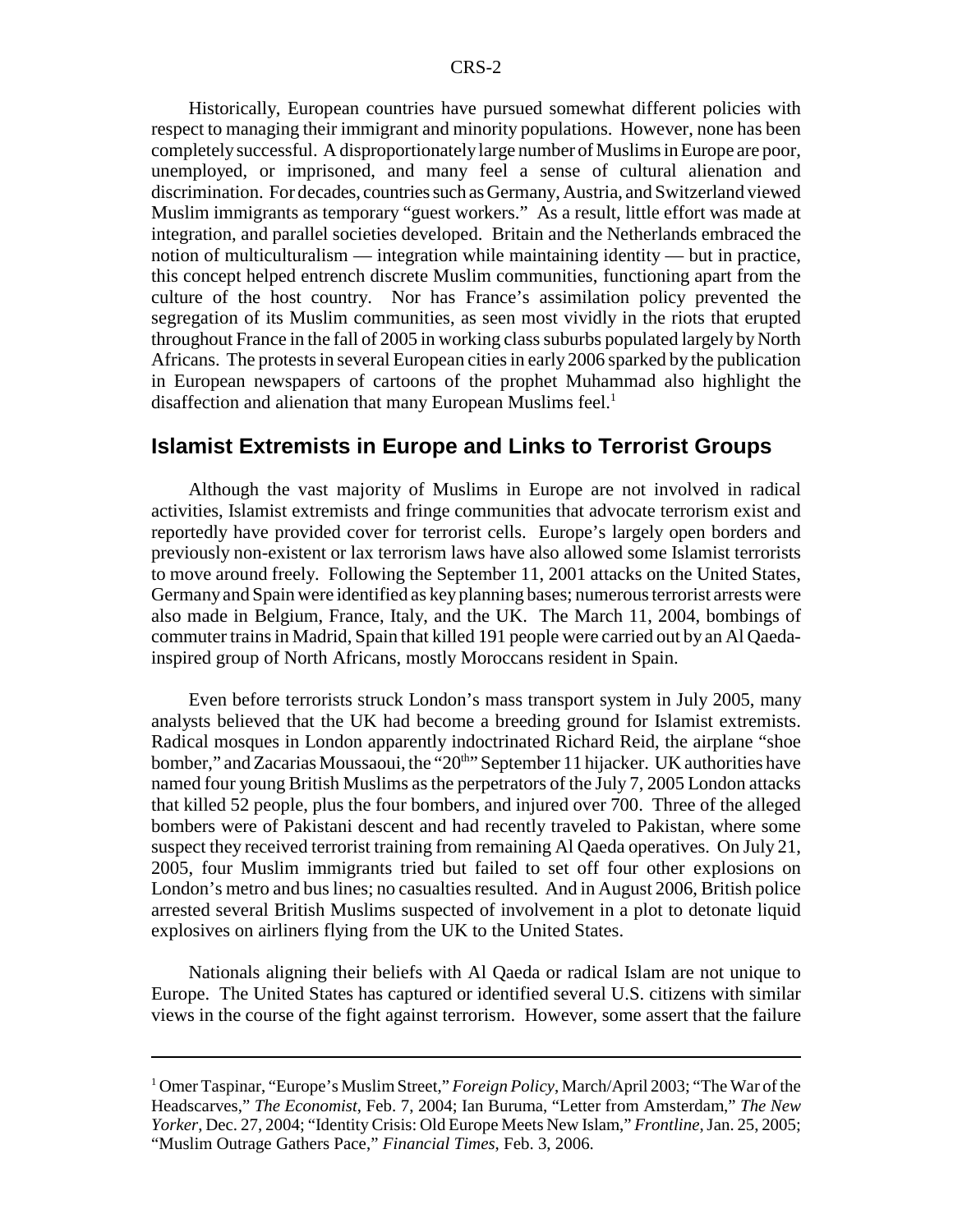of European governments to fully integrate Muslim communities into mainstream society leaves some European Muslims more vulnerable to extremist ideologies. Many experts say that some European Muslim youth, many of whom are second or third generation Europeans, feel disenfranchised in a society that does not fully accept them; they appear to turn to Islam as a badge of cultural identity, and are then radicalized by extremist Muslim clerics. Traditionally liberal asylum and immigration laws in Western Europe, as well as strong free speech and privacy protections, have attracted numerous such clerics and Middle Eastern dissidents.<sup>2</sup>

Some experts also believe that the recent wars in Afghanistan and Iraq have radicalized more European Muslims, and strengthened terrorist recruitment efforts.<sup>3</sup> Many European Muslims claim common cause with suffering brethren in the Israelioccupied Palestinian territories, as well as in Iraq, Chechnya, and elsewhere. They tend to view the "war on terrorism" as a war on Islam, and perceive an unjust double standard at work in the foreign policies of many European governments, especially those that supported the U.S.-led war in Iraq. Before being captured in September 2005, Al Qaeda training camp manager Abu Musab al-Suri noted in a communique that he had overseen the training of both Arab and non-Arab Muslims, including some individuals born or raised in Britain, the United States, and other Western countries. Al-Suri called upon the mujahideen in Europe to act quickly and strike the UK, the Netherlands, Italy, Denmark, Germany, France, and other countries with a military presence in Iraq, Afghanistan, or on the Arabian peninsula. Media reports indicate instances of French Muslim teenagers being recruited to fight in Iraq; German, Italian, and Spanish law enforcement authorities also report that they have disrupted efforts by Islamist extremists to recruit European youths for Iraq. In November 2005, a Belgian woman and convert to Islam blew herself up in an attempted suicide attack on U.S. forces in Iraq. Some analysts suggest that religious converts to Islam may be more susceptible to radicalization as a result of a mistaken desire to prove themselves in their new faith.4

Others note that Europe's physical location — within a few days driving distance to Iraq or Chechnya — makes it vulnerable to fighters returning from conflict zones who have either European roots or are unable to return to their countries of origin. Press reports suggest that Iraqis and others tied to the insurgency have been active in Europe. In December 2004, German authorities arrested three Iraqis suspected of plotting to assassinate the interim Iraqi prime minister during a visit to Berlin; the three Iraqis allegedly belong to Ansar al-Islam, which has organized strikes against U.S. troops and others in Iraq. In January 2006, a German court convicted an Iraqi man of both recruiting

<sup>&</sup>lt;sup>2</sup> "Al Qaeda Today: The New Face of the Global Jihad," *Frontline*, Jan. 25, 2005; Elaine Sciolino and Don Van Natta, "For a Decade, London Thrived as a Busy Crossroads of Terror," *New York Times*, July 10, 2005.

<sup>3</sup> Patrick Tyler and Don Van Natta, "Militants in Europe Openly Call for Jihad," *New York Times*, Apr. 26, 2004; "Moderate Muslims in Britain Worry the Iraq War Makes Recruiting Disillusioned Muslim Youth by Extremists Easier," Associated Press, Nov. 27, 2004.

<sup>4</sup> Sebastian Rotella, "Europe's Boys of Jihad," *Los Angeles Times*, Apr. 2, 2005; "Abu Musab al Suri's Final Message to the British and Europeans," *Global Terror Alert*, August 2005; "Officials Concerned About Muslim Converts," Associated Press, Jan. 16, 2006.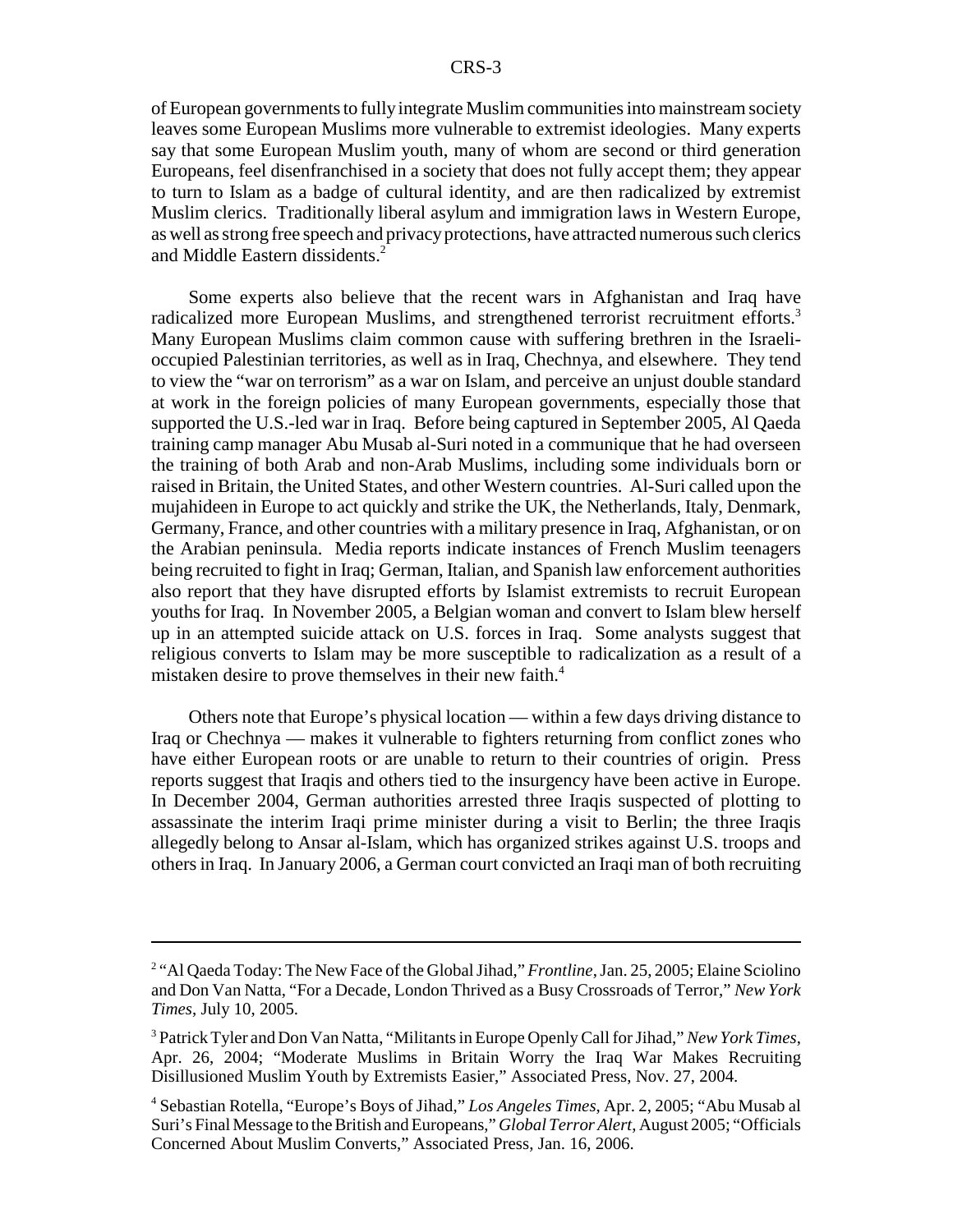young men for the Iraqi insurgency and smuggling extremists from Iraq into Germany, Britain, and other European countries.<sup>5</sup>

Central and Eastern Europe has not been reported to be as important a haven for Al Qaeda and other terrorist groups; most countries in the region have not attracted significant numbers of Muslim immigrants. However, concerns have been raised about several countries in Southeastern Europe with large Muslim populations (e.g., Bosnia-Herzegovina). One legacy of the 1992-1995 war in Bosnia is the presence of Islamist fighters from other countries who stayed behind and became Bosnian citizens. Some Islamic charities that proliferated during and after the war reportedly served as Al Qaeda money-laundering fronts. Terrorist groups have also operated from Albania. At the same time, opposition to terrorism among indigenous Muslims in the Balkans has been strong. Most view themselves as part of Europe and are grateful for the U.S. role in defending them against Serbian aggression in the 1990s. U.S. officials say that efforts by Islamist extremists to recruit local Muslims have met with limited success, and they praise these countries' anti-terrorism efforts, especially after September 11. Nevertheless, some experts assert that Central and Southeastern Europe may pose a more significant threat than often acknowledged. The region's weak governing institutions and problems with organized crime and corruption may make it vulnerable to infiltration by terrorist groups. Observers caution that the Balkans in particular may play a role as a transit point for terrorists, a target area for recruitment, and a potential source of weapons or explosives.6

### **European Responses**

The November 2004 murder of Dutch filmmaker Theo van Gogh brought the issue of Islamist extremism in Europe to the forefront of European political debate. Van Gogh, an outspoken critic of the treatment of women in Islam, was killed by a 27-year-old Dutch citizen of Moroccan descent and a follower of radical Islam. Since the murder, many European officials and social commentators have proclaimed that multiculturalism in Europe has failed, and called for greater integration of Muslims and other immigrants into mainstream European society. They believe that Muslims and others must embrace the native cultures of their new countries, including secularism.<sup>7</sup> Some European governments have been pursuing initiatives aimed at fostering integration and promoting secularism for several years. The French government, for example, has banned "conspicuous" religious symbols in public schools, including headscarves for Muslim girls, yarmulkes, and large crucifixes. Moderate Muslim groups in France supported the ban as a means to reduce tensions in the school system and in broader society. The UK is introducing new citizenship classes to ensure that immigrants can speak English and understand British history and culture. Other analysts say that countries such as Spain, Italy, and Germany need to do more to encourage Muslim immigrants to become citizens.

Some European governments are trying to encourage moderate Muslim political voices and promote a greater role for them. Commentators note, for example, that there

<sup>5</sup> Craig Whitlock, "Germany Arrests 2 Al Qaeda Suspects," *Washington Post*, Jan. 24, 2005; "Iraqi Found Guilty in Germany of Recruiting Insurgents," *Financial Times*, Jan. 12, 2006.

<sup>6</sup> Also see CRS Report RL33012, *Islamic Terrorism and the Balkans*, by Steven Woehrel.

<sup>7</sup> Terry Sanderson, "God and Government," *Conscience*, Spring 2005.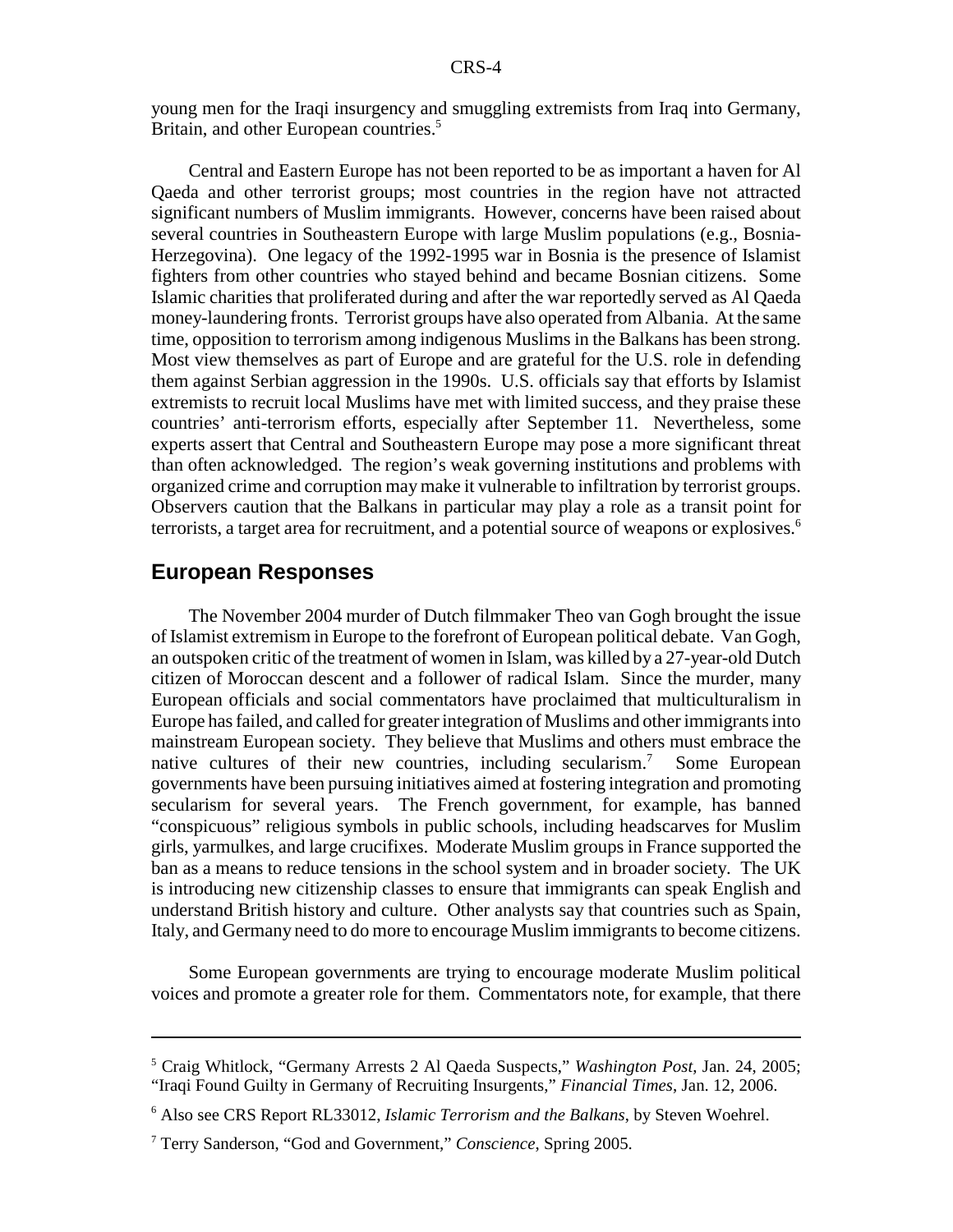are few Muslim representatives in European parliaments. In 2003, Paris established an elected French Council of the Muslim Faith, an official advisory body that acts as the Muslim community's representative in dealings with the French government. French and British officials are also looking at ways to foster "homegrown imams" to minister to the needs of their Muslim communities, rather than relying on foreign imams whom they claim are often unfamiliar with the West or beholden to foreign interests. The Netherlands has reportedly created an "imam buddy system" that links foreign imams with Dutch volunteers to promote a better understanding among these imams of Dutch culture and society. Others argue that greater focus should be placed on addressing the lack of jobs and educational opportunities for Muslims, as well as racism. They say that racial violence against Muslims is on the rise in some European countries, such as the Netherlands, but governments have failed to acknowledge the scale of the problem.<sup>8</sup>

Several analysts suggest that mainstreaming Muslims into European society would not necessarily translate into an embrace of European ideals; some even question whether Islam itself is compatible with European political principles and values. They point out, for example, that two British Muslim suicide bombers in Israel in April 2003 were from comfortable middle-class, Westernized suburbs. Some Muslim groups in Europe say that certain efforts toward integration, such as the French headscarf ban, are counterproductive and only serve to increase the sense of discrimination among Muslims. In the wake of the London bombings, the UK government is consulting with British Muslims on how to best tackle extremism. Some Muslim leaders argue that Muslim communities must be more vocal against extremism, and actively counter rather than tolerate radical preachers.<sup>9</sup>

European governments have also sought to contain Islamist extremists and counter terrorists by tightening security measures and reforming immigration and asylum laws. UK and French security services have reportedly increased their monitoring of mosques; Germany has changed its laws to allow authorities to investigate religious groups; and France and Italy have expelled some Muslim clerics for hate crimes. Following the London attacks in 2005, the British government has sought to make it easier to exclude or deport foreign individuals who incite hatred. Also notable are European Union (EU) efforts to boost police and judicial cooperation, enhance intelligence-sharing, and strengthen external EU border controls. Security and border control services in new EU members in Central and Eastern Europe, although not quite as effective as their Western counterparts, are also improving as they seek to meet EU standards. In addition, the EU has been working to encourage good integration practices among its 27 member states and prevent radicalization.

Law enforcement challenges remain throughout Europe, as elsewhere. Longstanding traditions against intelligence-sharing, rivalries among the various local and national security services, and different national laws continue to impede more robust EU cooperation. For example, full implementation of the EU-wide arrest warrant has been slowed in Poland and Cyprus because of court rulings that found the warrant incompatible with constitutional bans on extraditing their own nationals. European governments are

<sup>8</sup> Elaine Sciolino, "Europe Struggling to Train New Breed of Clerics," *New York Times*, Oct. 18, 2004; Anna Mulrine, "Europe's Identity Crisis," *U.S. News and World Report*, Jan. 10, 2005.

<sup>&</sup>lt;sup>9</sup> Mulrine, *Op. Cit.*; "Blair Pledges Dialogue with Muslims," Associated Press, July 13, 2005.